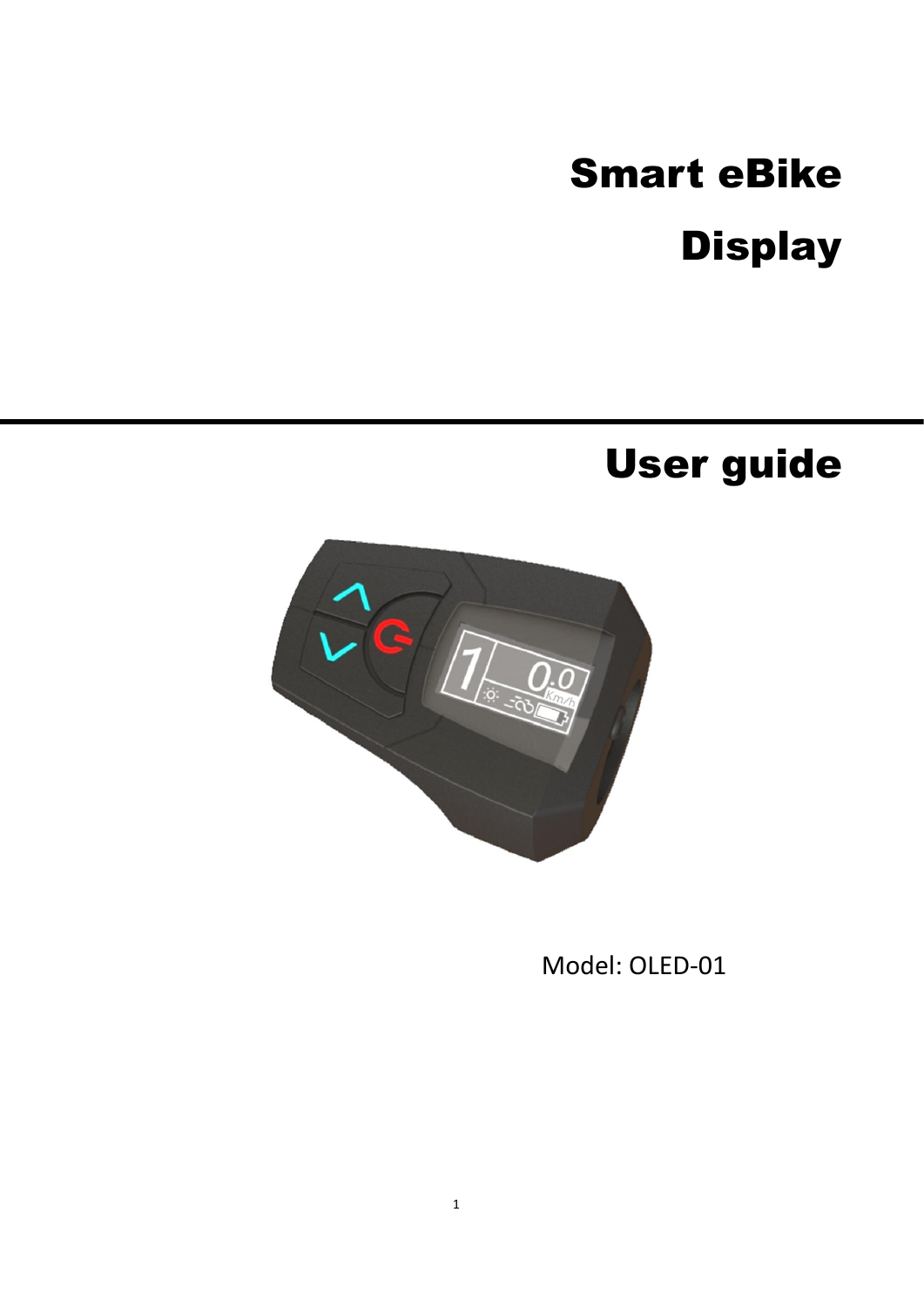## **Catalog**

| $\mathbf{1}$ |                       |  |
|--------------|-----------------------|--|
| 2            |                       |  |
| 3            |                       |  |
| 4            |                       |  |
| 5            |                       |  |
|              | $\blacktriangleright$ |  |
| 6            |                       |  |
|              | $\blacktriangleright$ |  |
|              | ➤                     |  |
|              | ➤                     |  |
|              | ➤                     |  |
|              | $\blacktriangleright$ |  |
|              | $\blacktriangleright$ |  |
| 7            |                       |  |
| 8            |                       |  |
| 9            |                       |  |
| 10           |                       |  |
| 11           |                       |  |
| 12           |                       |  |
| 13           |                       |  |
| 14           |                       |  |
| 15           |                       |  |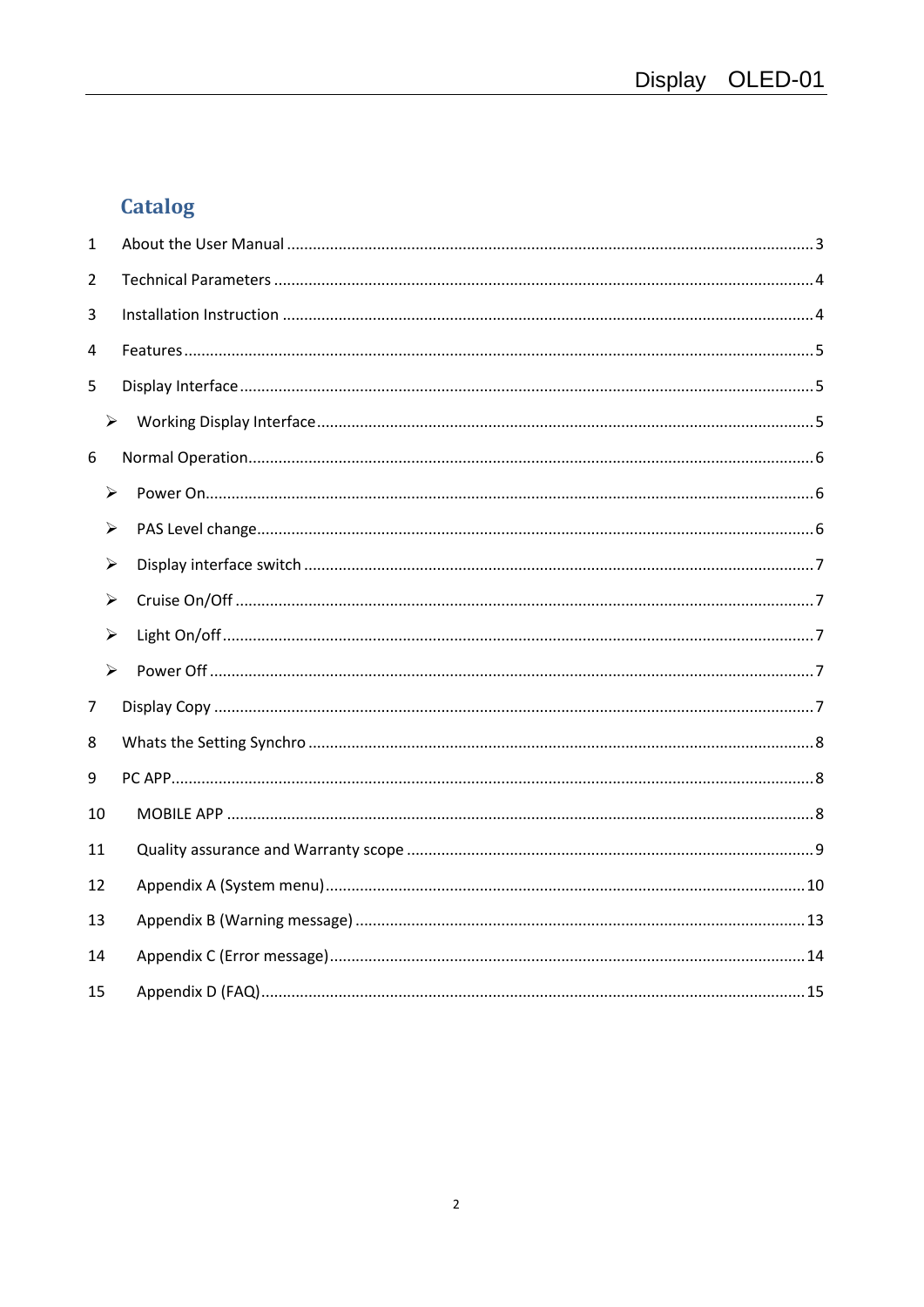#### <span id="page-2-0"></span>**1 About the User Manual**

- ★ This manual contains important safety, performance. Read it carefully and completely before taking the first ride.
- $\star$  This manual is based on the general purpose. some of the content may not be applicable due to software updates or customization.

#### ★ *Important safety instructions:*

 *Do not try to connect with E-bike controller which is incompatible with this display, otherwise , will damage the display or controller.*

- ★ *Shut the battery off on time and stop the bike if some ERROR info show on screen.*
- ★ *The copyright of all the APPs related with display are belong to us, get permission from us first before running these APPs, Any damage caused by the use of illegal APPs will out of warranty.*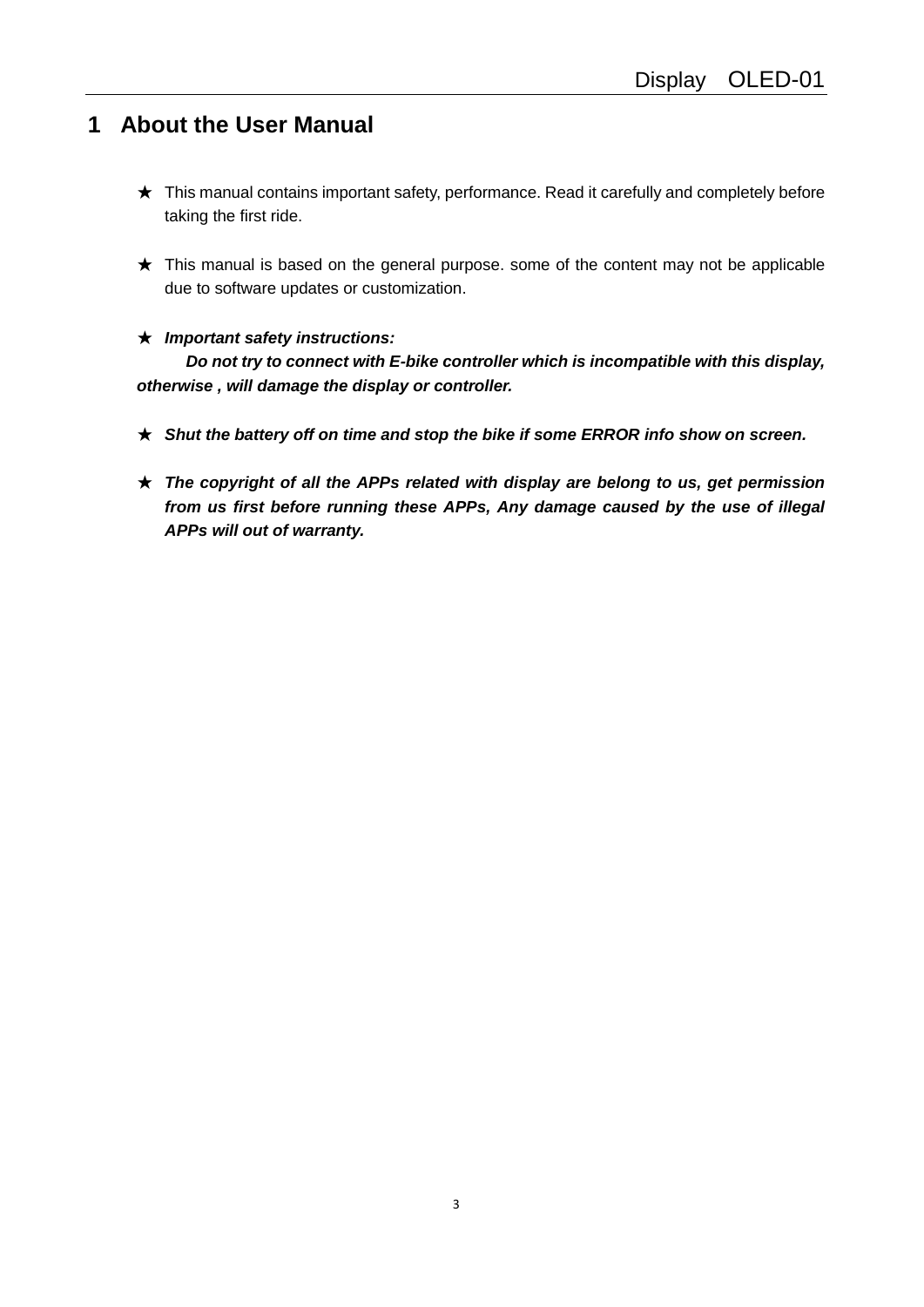$\mathit{Q}$ . $\mathit{\overline{Q}}$ 

#### <span id="page-3-0"></span>**2 Technical Parameters**

- ◆ Power: 24 48VDC /10 ma
- Screen: Graphic dot matrix OLED
- Screen Color: White/Blue /Yellow, default is White
- Button: Transparent silicon rubber with LED Backlight
- LED Backlight: Power Button : Red,
	- Up and Down button :Blue/Green/White
- Fix Position: Left or right of handlebar

57.92

- Communication: UART
- Material: ABS

49.22

- Ingress Protection: IP64
- Size:







#### <span id="page-3-1"></span>**3 Installation Instruction**

This display can be fixed either left or right on the handlebar of bike ,Check the *FIX POSITION* menu item first (*see 8. Setting menu* ) , change this setting due to the position want to fix ; adjust to an appropriate visual angle. Tighten all the connectors. And connect it with controller .

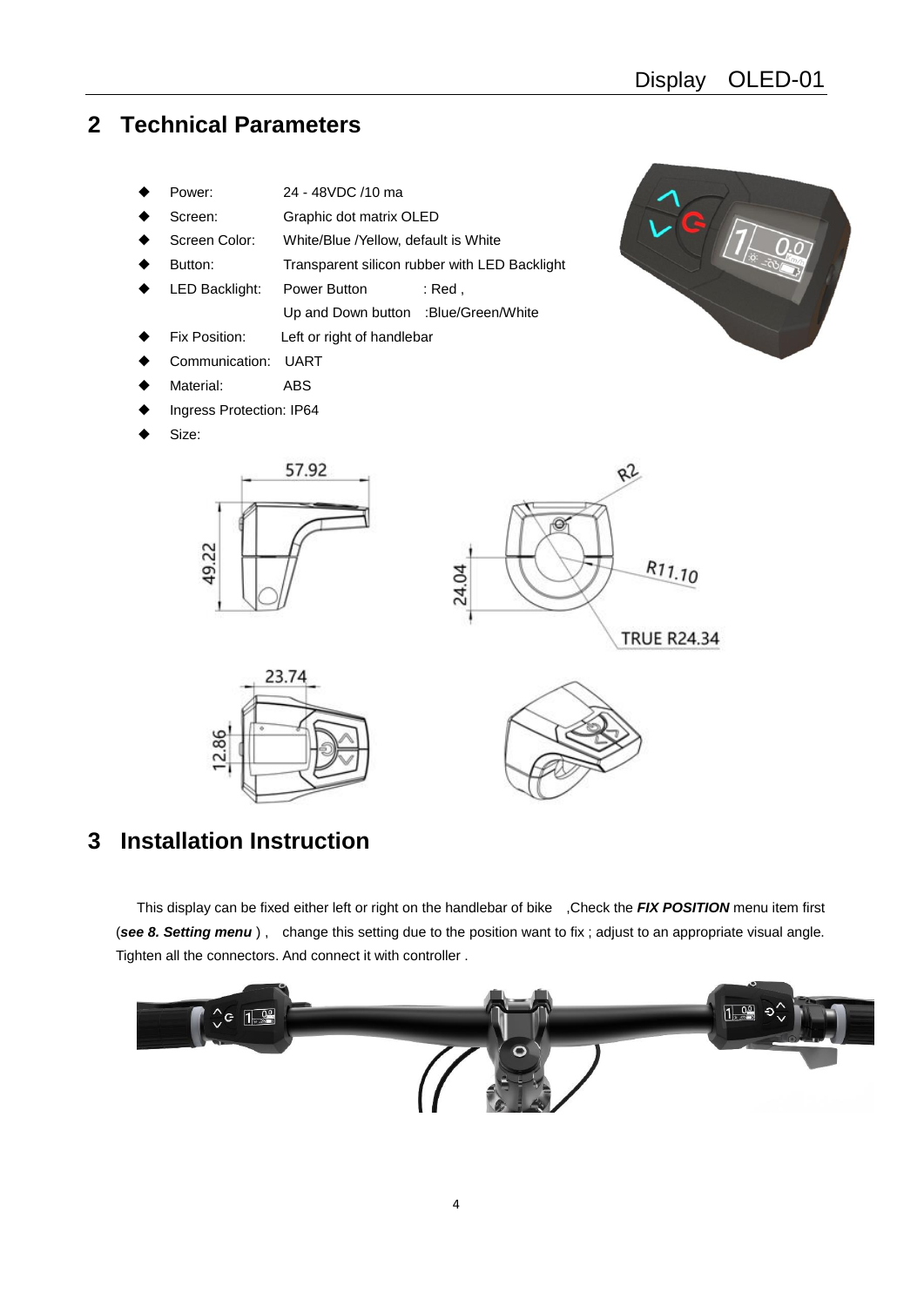#### <span id="page-4-0"></span>**4 Features**

OLED-01 is a control panel for eBike with Graphic dot matrix OLED screen ,Transparent silicon rubber keyboard with LED backlight, digital communicating interface , 15 different screen interface can be show to help user to check all the information come from bike,; Transparent silicon rubber keyboard with LED backlight feedback a nice feeling while operating; This display offers total 84 pieces menu items foe user to set the parameters related with the ebike.

Different screen can be switched by pressing button for user to check the info come from ebike on screen, such as below:

- ◆ Speed (Real-time speed, Average speed and Max speed)
- ◆ PAS Level, Light OnOff, Cruise OnOff
- ◆ Battery Voltage and Battery Capacity
- ◆ Trip, ODO, and the Accumulative energy consumption
- ◆ Real time Current and Power
- ◆ Motor Temperature and controller Temperature
- ◆ PAS speed
- ◆ Throttle real time voltage
- ◆ Device test interface for user to check the status of all the peripheral such as Brake ,Throttle ,Hall of motor ,Pas sensor ,Speed sensor, ,Shift sensor ;
- ◆ Screen brightness adjust
- ◆ Warning and Error blinking show
- ◆ large amount of menu items for user to set the parameters related with the bike;

#### <span id="page-4-1"></span>**5 Display Interface**

#### <span id="page-4-2"></span>➢ **Working Display Interface**

It has 16 different display interface totally, each display interface can be blocked according to user demands; How to block screen see *7.menu*

| Km/h<br>$56 - 551$      | Screen1<br><b>PAS Level</b><br>Real time speed<br>Light on off indicator<br>Cruise status indicator | AVG SPEED       | Screen <sub>2</sub><br><b>PAS Level</b><br>Average speed |
|-------------------------|-----------------------------------------------------------------------------------------------------|-----------------|----------------------------------------------------------|
|                         | Battery indicator                                                                                   |                 |                                                          |
| m/h<br><b>MAX SPEED</b> | Screen 3<br>PAS Level<br>Max speed                                                                  | <b>VOL TAGE</b> | Screen 4<br><b>PAS Level</b><br><b>Battery Voltage</b>   |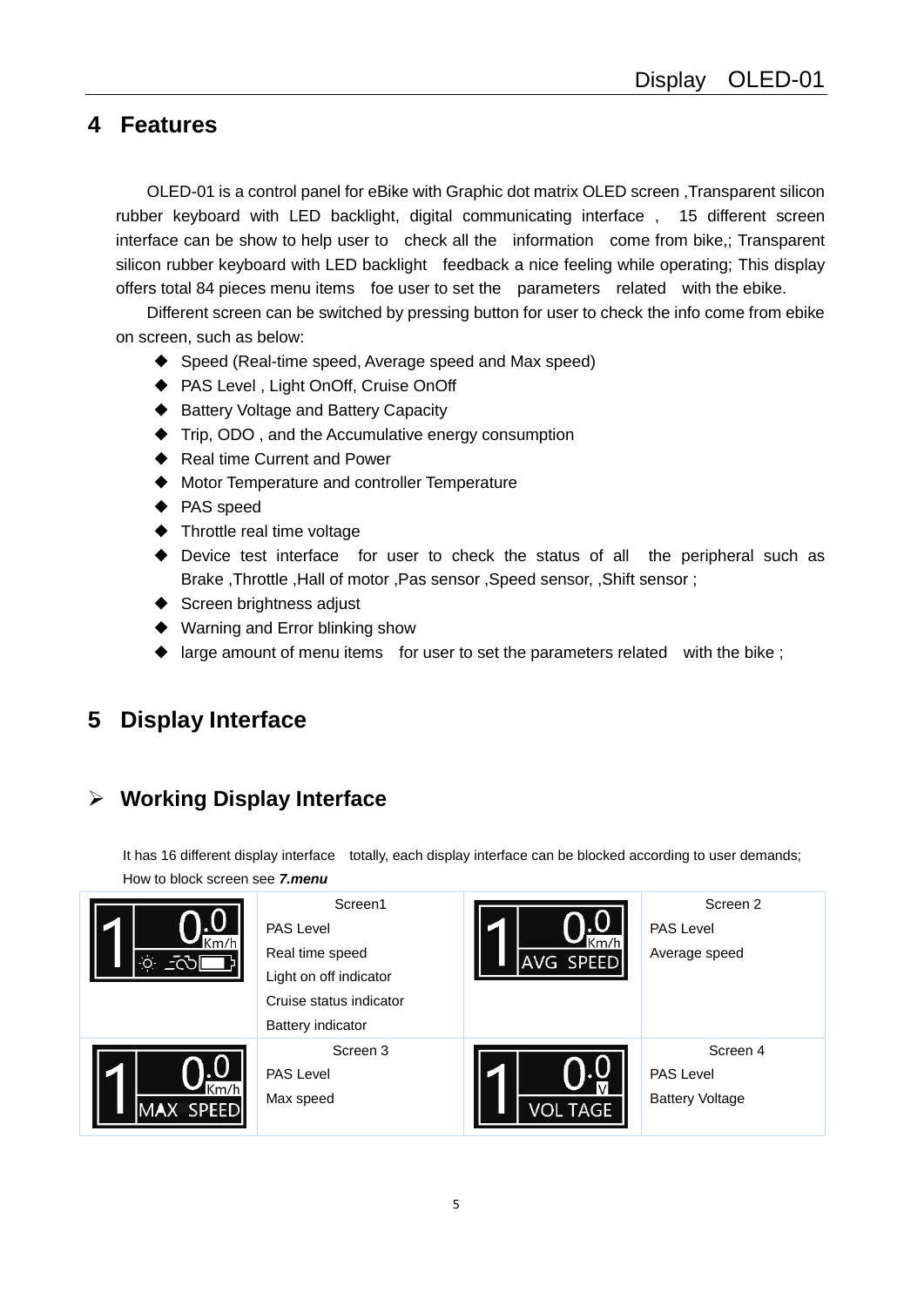|                                |                                                             |                                       | OLED-01<br><b>Display</b>                                                                 |
|--------------------------------|-------------------------------------------------------------|---------------------------------------|-------------------------------------------------------------------------------------------|
| <b>BATT</b><br>CAP             | Screen <sub>5</sub><br><b>PAS Level</b><br>Battery Capacity | <b>CURRENT</b>                        | Screen 6<br><b>PAS Level</b><br>Current                                                   |
| <b>POWER</b>                   | Screen 7<br><b>PAS Level</b><br>Power                       | 0<br>TRIP                             | Screen 8<br><b>PAS Level</b><br><b>TRIP</b>                                               |
| ODO                            | Screen 9<br><b>PAS Level</b><br><b>ODO</b>                  | <b>ENERGY</b>                         | Screen 10<br><b>PAS Level</b><br><b>ENRRGY</b><br>(Accumulative<br>energy<br>consumption) |
| <b>RPM</b><br><b>PAS SPEED</b> | Screen 11<br><b>PAS Level</b><br>PEDAL SPEED                | <b>MOT TEM</b>                        | Screen 11<br><b>PAS Level</b><br>Motor temperature                                        |
| CTL TEMP                       | Screen 13<br><b>PAS Level</b><br>Controller temperature     | <b>THROTTLE</b>                       | Screen 14<br><b>PAS Level</b><br>Throttle Voltage                                         |
|                                | Screen 15<br><b>PAS Level</b><br>Device test                | <b>Brighttness</b><br>UP-Inc DOWN-Dec | Screen 16<br><b>PAS Level</b><br><b>Brightness Adjust</b>                                 |

#### <span id="page-5-0"></span>**6 Normal Operation**

#### <span id="page-5-1"></span>➢ **Power On**

- Long press the Power button 3 seconds to turn on the display
- ◆ Display will automatic start a synchronization process with controller.(There have 2 copy of the bike setting one is stored in display and other is stored in controller, must make the both copy is same);
- ◆ If you want to Enter Menu setting interface , long press POWER and UP button , if not , it will auto enter working interface after 3 seconds

#### <span id="page-5-2"></span>➢ **PAS Level change**

Press UP or DOWN button can change the PAS level, bike will stop if Level come to Zero;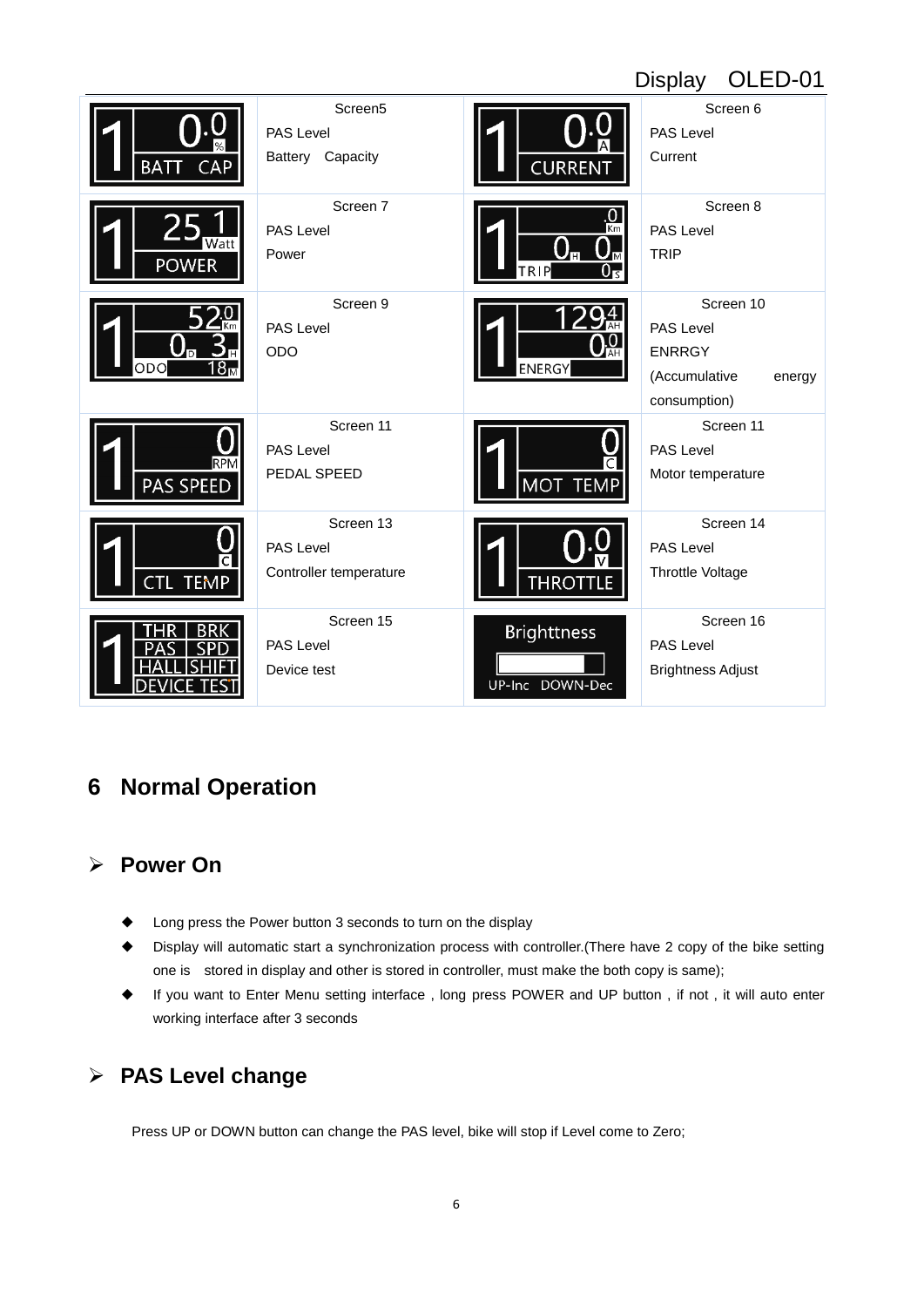#### <span id="page-6-0"></span>➢ **Display interface switch**

Press POWER button can switch Display interface

#### <span id="page-6-1"></span>➢ **Cruise On/Off**

Long press DOWN button, bike will run with 6km/h when bike is IDEL, the CRUISE indicator will blink Long press DOWN button , bike will enter CRUISE Stature when bike is moving , the CRUISE indicator will blink

#### <span id="page-6-2"></span>➢ **Light On/off**

Long press UP button, turn the light on, the LIGHT indicator will blink, Long press again, turn the light off;

#### <span id="page-6-3"></span>➢ **Power Off**

Long press the Power button 3 seconds to turn on the display , display will shut the power off .

Notice: Display will automatic shut the power off when bike is idel for some minutes , this parameter can be set by user;

*FOR YOUR SAFETY, SHUT THE BATTERY OFF WHEN POWER THE DISPLAY OFF* ,

#### <span id="page-6-4"></span>**7 Display Copy**

This is a quick and efficient method when user want to transfer the setting s from Display A to Display B. Before start , user should build a cable (COPY CABLE)or buy one from us . the cable as below:



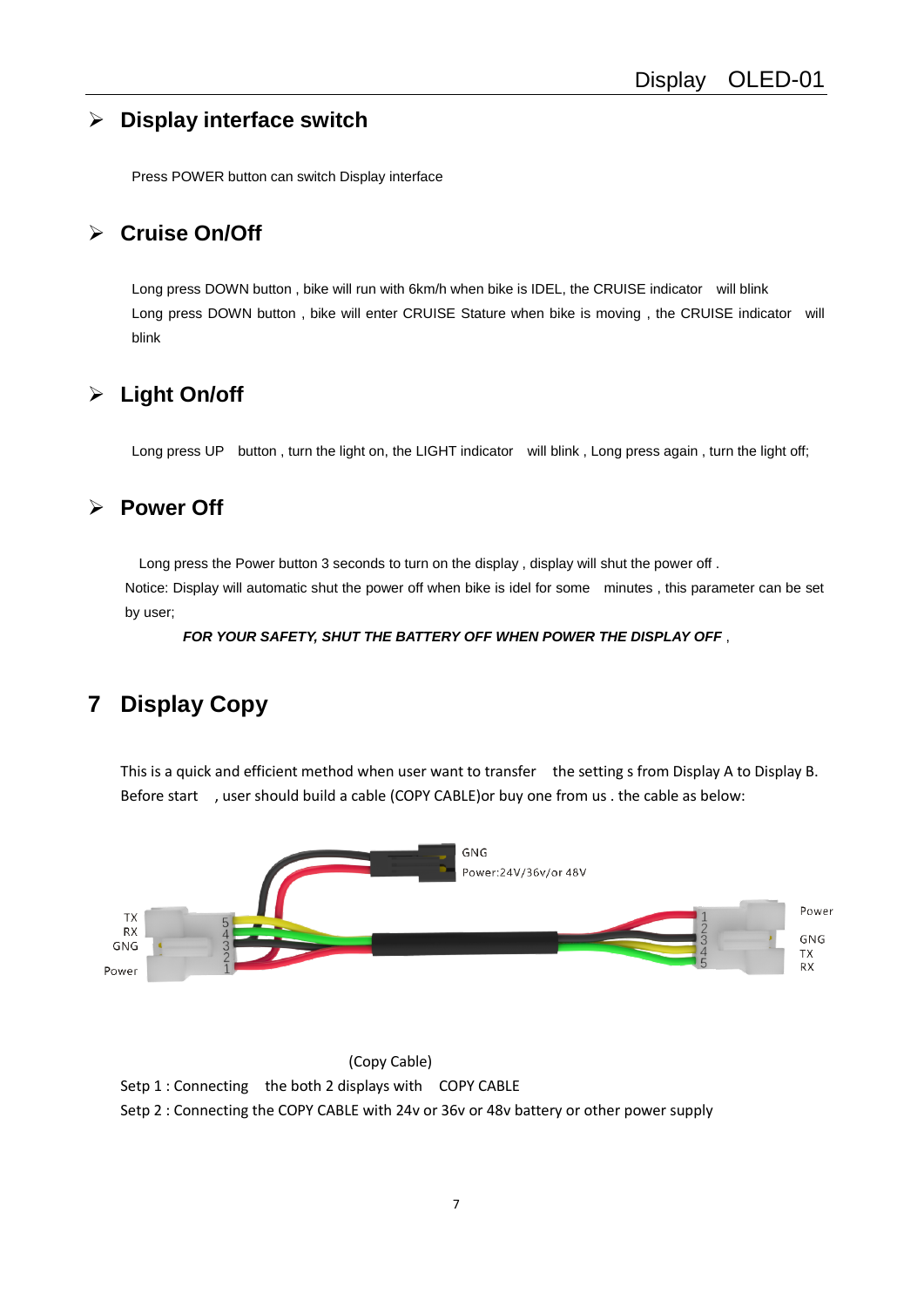

Setp 3 :Power on display A or display B , some guide message will show on screen, do it as the guide. Setp 4: Long press DOWN button will receive settings from other , Long press UP will send settings to other

#### <span id="page-7-0"></span>**8 Whats the Setting Synchro**

There have 2 same copy of key bike settings stored in controller and display memory , controller and display will automatic validate each other on power period ,if the key bike settings is not same , controller or display will start a parameter exchanging process between them;

Setting Synchro : Controller Controller will send key bike settings to display Setting Synchro : Display Display will send key bike settings to controller Setting Synchro : Display Once Display will send key bike settings to controller only one time

#### <span id="page-7-1"></span>**9 PC APP**

<span id="page-7-2"></span>For some professional users, , user can download an APP from our website, get permission from us first before run this APP

#### **10 MOBILE APP**

For some professional users, , user can download an APP from our website, get permission from us first before run this APP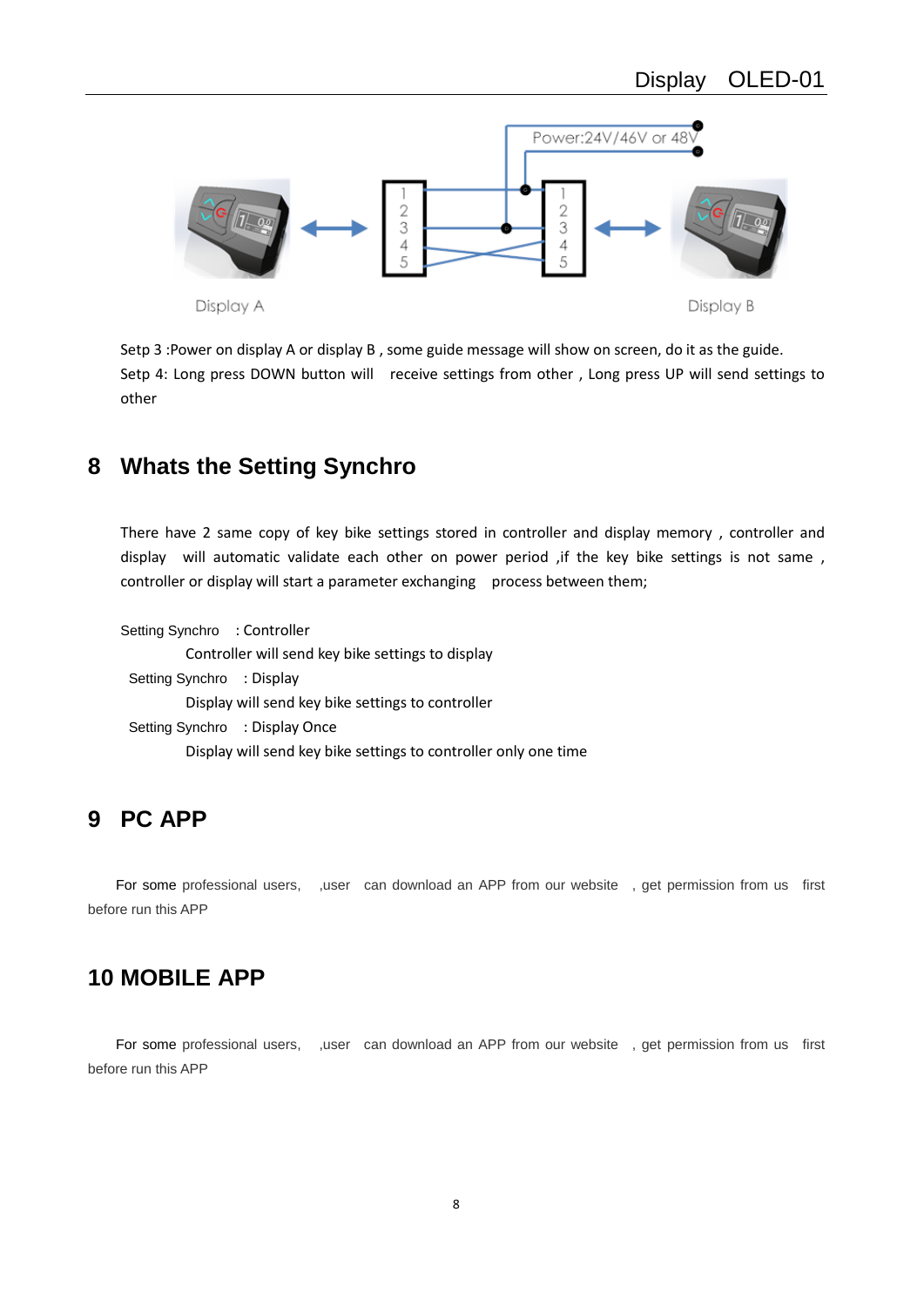## <span id="page-8-0"></span>**11 Quality assurance and Warranty scope**

- ◆ The warranty time is 24 months from the shipping time.
- Responsible for all faults arising during normal operation that are caused by a quality defect.
	- The following will either void or fall outside the scope of the warranty
		- $\triangleright$  If the display is disassembled
		- ➢ Damage due to incorrect installation or operations
		- ➢ Housing or cable is broken
		- ➢ Outside of the warranty period
		- ➢ The fault or damage is caused by the force majeure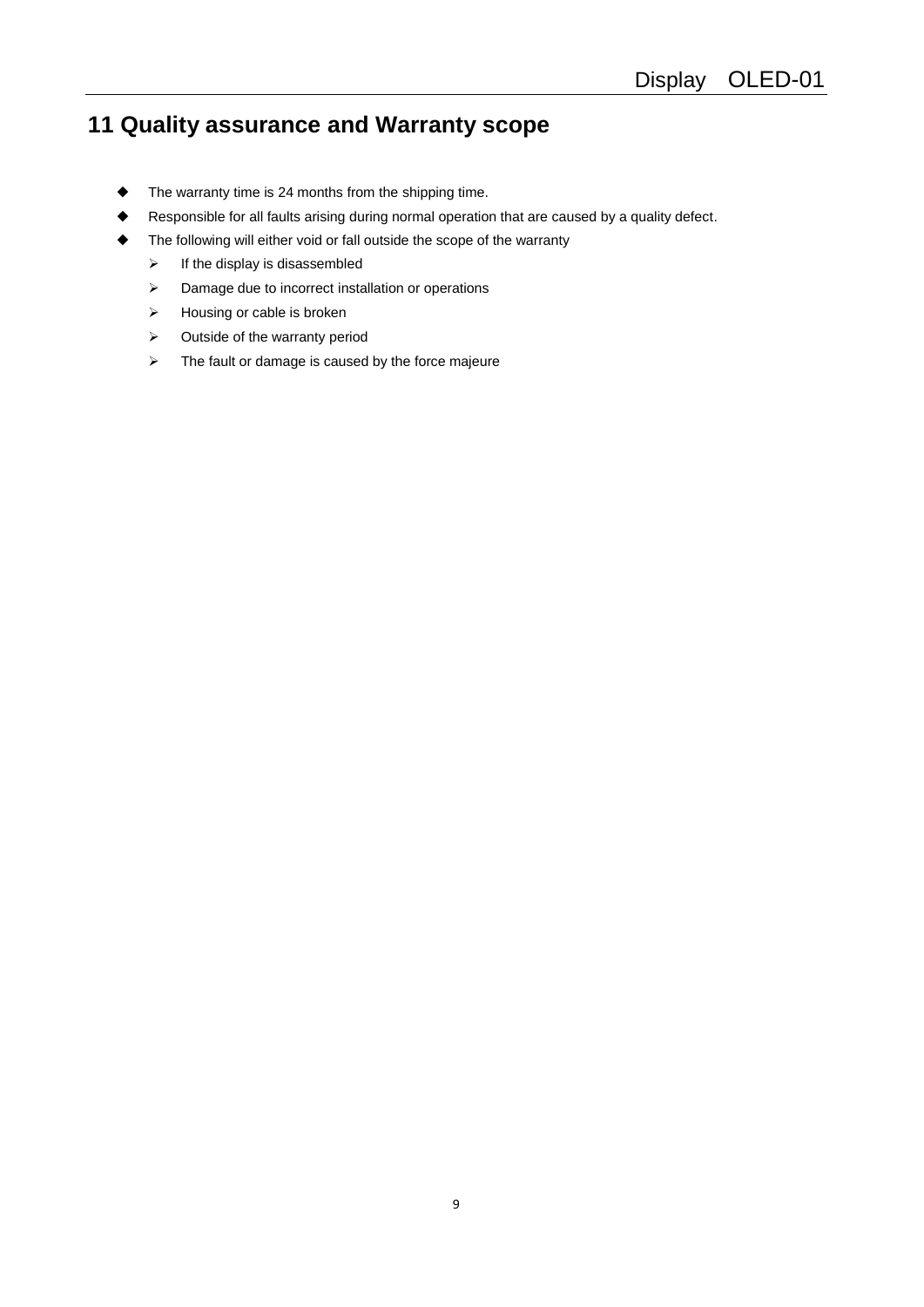## <span id="page-9-0"></span>**12 Appendix A (System menu)**

This is all the menu item preset in the display , maybe some functions is invisible for bike because some functions are invalid for your bike, also some settings are invalid even you had changed it because some functions need extra hardware option .

*Notice , incorrect set will cause system can't work, you can select DEFAULT menu item to restore all the setting;*

| <b>Main Menu</b>  | <b>Menu Item</b>      | Value range                  | <b>Default</b> | Remark                            |
|-------------------|-----------------------|------------------------------|----------------|-----------------------------------|
|                   | WheelSize             | $4 - 30$ "                   | 26"            | Define the the size of wheel      |
|                   | Unit                  | Metric, British              | Metric         | Speed measurement unit            |
|                   | FixPostion            | Right, Left                  | Left           | Accord to fix position on handbar |
|                   | RideMode              | Smooth,<br>Sport,<br>Extreme | Smooth         | Ride mode                         |
|                   | AutoLight             | Disable, Enable              | Disable        | <b>Need extra hardware</b>        |
|                   | MaxSpeed              | 10km/h-40km/h                | 25km/h         | Max speed of bike                 |
|                   | MaxPushSpeed          | 4km/h-10km/h                 | 6km/h          | when bike is idel, Long press     |
|                   |                       |                              |                | DOWN button, bike will run with   |
| <b>Normal</b>     |                       |                              |                | this speed                        |
|                   | Cruise                | Disable, Enable              | Enbale         |                                   |
|                   | <b>Energy Recover</b> | Disable, Enable              | <b>Disable</b> | <b>Need extra hardware</b>        |
|                   | AutoPowerOffTime      | 5-20Minute                   | 10Minute       | Display will turn the system off  |
|                   |                       |                              |                | when bike is idle in these        |
|                   |                       |                              |                | minutes                           |
|                   | WarnShowMode          | Disable, Enable              | Enable         | Warning message show              |
|                   | Display Attrib        | Slave, Master                | Slave          | See 8. Display copy               |
|                   | Setting Synchro       | Controller,                  | Controller     | See 9<br>whats the Setting        |
|                   |                       | Display,<br>Display          |                | Synchro                           |
|                   |                       | Once                         |                |                                   |
|                   |                       |                              |                |                                   |
|                   | Voltage               | 24V,36V,48V.<br>or<br>others | 36V            | nominal voltage of battery        |
|                   | Empty                 | These                        | 35V            |                                   |
|                   | 20%Cap                | settings<br>are              | 37.3V          |                                   |
| <b>Battery</b>    | 40%Cap                | with<br>related<br>the       | 37.9V          |                                   |
|                   | 60%Cap                | battery<br>equipped          | 38.7V          |                                   |
|                   | 80%Cap                | on bike;                     | 40V            |                                   |
|                   | Full                  |                              | 42V            |                                   |
|                   |                       |                              |                |                                   |
|                   | Max Current           | 10A-30A                      | 15A            |                                   |
| <b>Controller</b> | Low Cut Voltage       | 18V-50V                      | 34V            |                                   |
|                   | <b>TEMP Sensor</b>    | Disable, Enable              | Disable        |                                   |
|                   |                       |                              |                |                                   |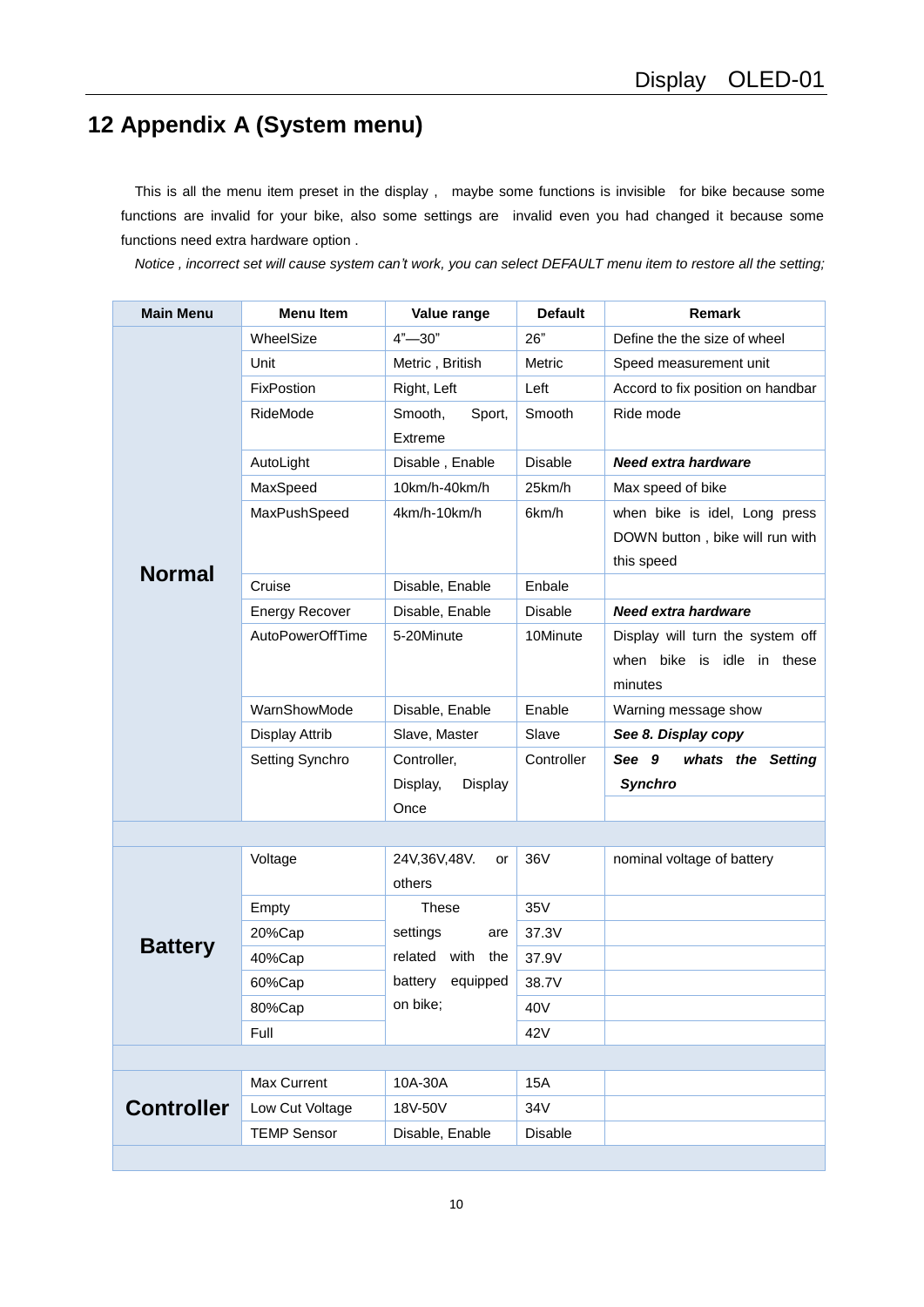## Display OLED-01

|                  | Motor Hall             | HallLess, Hall      |                |                                  |
|------------------|------------------------|---------------------|----------------|----------------------------------|
|                  | Motor Gear             | GearLess, Gear      |                |                                  |
|                  | Pole Pairs             |                     |                |                                  |
|                  | <b>Reduction Ratio</b> |                     |                |                                  |
| <b>Motor</b>     | Speed Sensor           | $0 - 60$            | $\pmb{0}$      | The speed sensor built-in motor  |
|                  |                        |                     |                | 0-No speed sensor inside the     |
|                  |                        |                     |                | motor                            |
|                  |                        |                     |                | 1-60, the number of signals when |
|                  |                        |                     |                | motor rotate one circle          |
|                  | <b>TEMPSensor</b>      | Disable, Enable     | <b>Disable</b> |                                  |
|                  |                        |                     |                |                                  |
|                  | Enable                 | Disable, Enable     | Enable         |                                  |
|                  | Level Count            | $3-6$               | 5              |                                  |
|                  | AutoL evel             | Disable, Enable     | <b>Disable</b> | Invalid                          |
|                  | Level1_Speed           | 5-40km/h            | 10 km/h        | Limit the speed according to the |
| <b>Display</b>   | Level2_Speed           | 5-40km/h            | 15 km/h        | <b>PAS Level</b>                 |
|                  | Level3_Speed           | 5-40km/h            | 18 km/h        |                                  |
|                  | Level4_Speed           | 5-40km/h            | 20 km/h        |                                  |
|                  | Level5_Speed           | 5-40km/h            | 25 km/h        |                                  |
|                  | Level6_Speed           | 5-40km/h            | 30 km/h        |                                  |
|                  |                        |                     |                |                                  |
|                  | Enable                 | Disable, Enable     | Enable         |                                  |
| <b>PAS</b>       | Magic Count            | $4 - 64$            | 24             |                                  |
|                  | Direction              | Auto, Low, High     |                |                                  |
| <b>Sensor</b>    | Max Speed              | 10-300RPM           |                |                                  |
|                  | <b>Start Count</b>     | $1 - 50$            |                |                                  |
|                  |                        |                     |                |                                  |
|                  | <b>DriveMode</b>       | Disable, Enable     | Enable         |                                  |
| <b>Throtttle</b> | MinVoltage             | 500mv - 3500mv      | 1300mv         |                                  |
|                  | <b>MaxVoltage</b>      | $500$ mv $-3500$ mv | 3300mv         |                                  |
|                  |                        |                     |                |                                  |
|                  | <b>BrakeType</b>       | Low, High           | Low            |                                  |
|                  | SpeedSensor            | $0 - 60$            |                | No speed sensor<br>0-            |
| <b>Accessory</b> |                        |                     |                | 1-60, the number of signals when |
|                  |                        |                     |                | wheel rotate one circle          |
|                  | Shit sensor            | Disable, Enable     | <b>Disable</b> |                                  |
|                  |                        |                     |                |                                  |
|                  | <b>Warning Show</b>    | Disable, Enable     | Enable         | Enable or disable the screen     |
|                  | <b>AVG Speed</b>       | Disable, Enable     | Enable         | interface show                   |
|                  | MAX Speed              | Disable, Enable     | Enable         |                                  |
| <b>Screen</b>    | <b>BATT Voltage</b>    | Disable, Enable     | Enable         |                                  |
|                  | <b>BATT Capacity</b>   | Disable, Enable     | Enable         |                                  |
|                  | Current                | Disable, Enable     | Enable         |                                  |
|                  |                        |                     |                |                                  |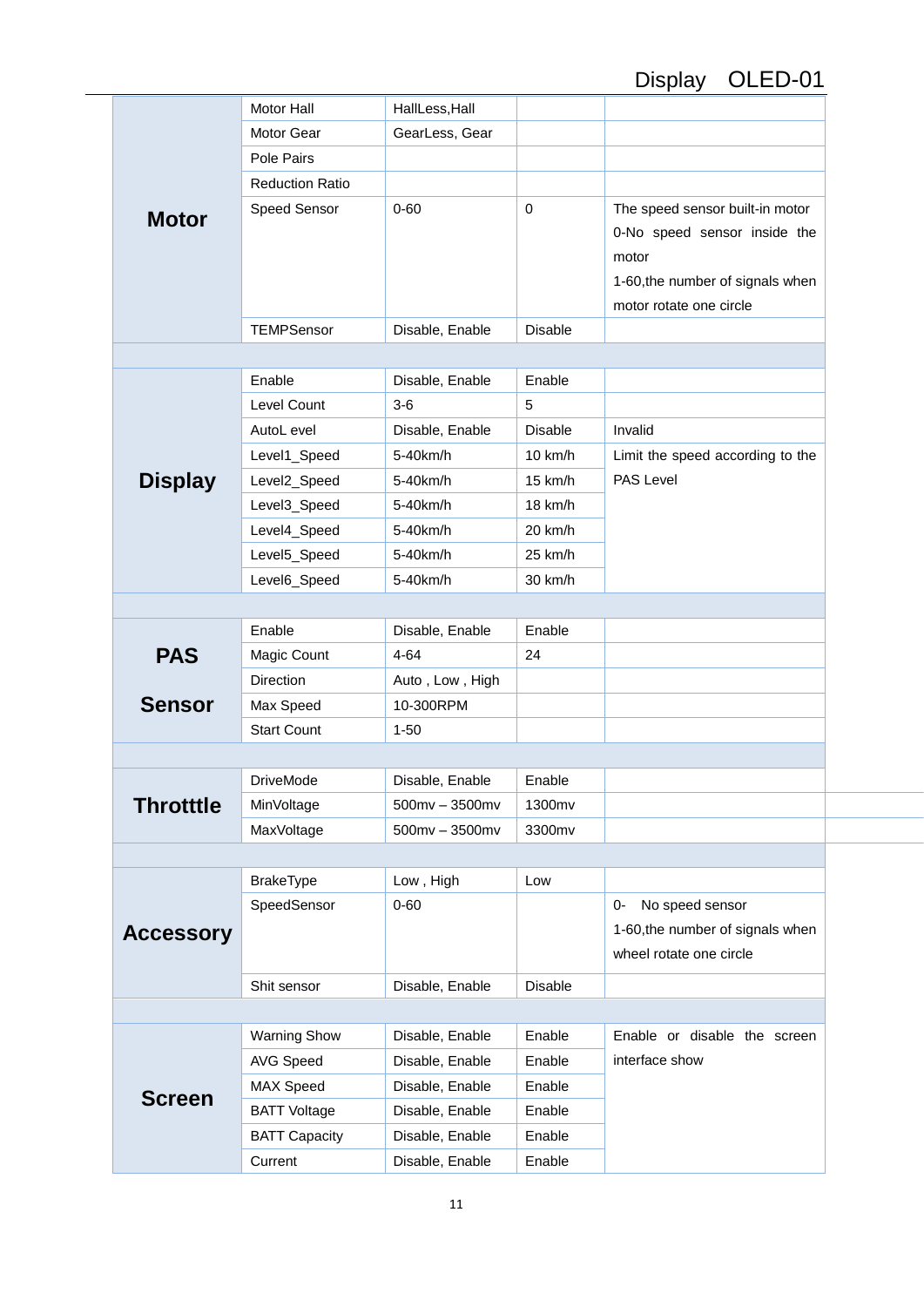## Display OLED-01

|                | Power                        | Disable, Enable | Enable         |  |
|----------------|------------------------------|-----------------|----------------|--|
|                | Trip                         | Disable, Enable | Enable         |  |
|                | <b>ODO</b>                   | Disable, Enable | Enable         |  |
|                | Energy                       | Disable, Enable | Enable         |  |
|                | PAS Speed                    | Disable, Enable | <b>Disable</b> |  |
|                | Motor TEMP                   | Disable, Enable | <b>Disable</b> |  |
|                | <b>Controller TEMP</b>       | Disable, Enable | <b>Disable</b> |  |
|                | Throttle VOL                 | Disable, Enable | <b>Disable</b> |  |
|                | Device Test                  | Disable, Enable | Enable         |  |
|                | <b>Brightness</b>            | Disable, Enable | Enable         |  |
| <b>Default</b> | Restore the default settings |                 |                |  |
| <b>SAVE</b>    | Save all setting to display  |                 |                |  |
| <b>ABOUT</b>   | Show serial number           |                 |                |  |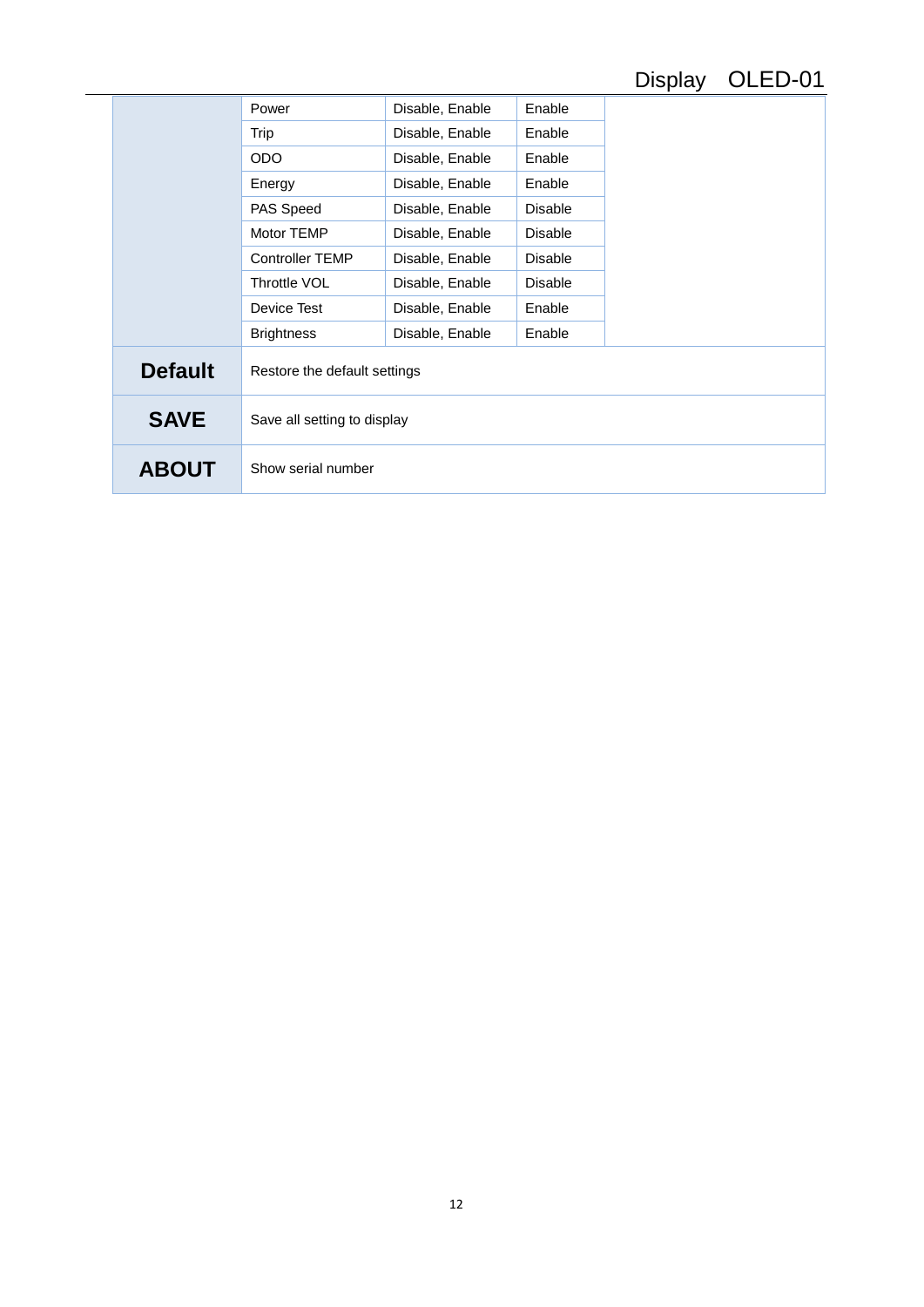## <span id="page-12-0"></span>**13 Appendix B (Warning message)**

These message will blink show on screen when warning event happened , user can skip it by press any button

| <b>WARNING</b><br><b>CONTROLLER</b><br><b>DISCONNECT</b> | abnormal communication between display and controller<br>Solve: check the cable and connect again                                          |
|----------------------------------------------------------|--------------------------------------------------------------------------------------------------------------------------------------------|
| <b>WARNING</b><br><b>OVER</b><br><b>CURRENT</b>          | Current now is more than rated current<br>Solve: try to reduce the power                                                                   |
| <b>WARNING</b><br>SPEED<br><b>SENSOR</b>                 | The speed sensor is broken                                                                                                                 |
| <b>WARNING</b><br>LOW<br><b>VOLTAGE</b>                  | Voltage is low than limited low-cut voltage, it means the battery is empty<br>Solve: charge the battery                                    |
| <b>WARNING</b><br><b>MOTOR HALL</b><br><b>BROKEN</b>     | The Hall of motor is broken, if the system is on double mode, system will auto<br>switch to no hall mode, if not, System will stop working |
| <b>WARNING</b><br><b>MOTOR</b><br><b>OVERTEMP</b>        | Motor temperature is over than limited value, system will reduce of shut off the<br>power<br>Solve: try to reduce the power                |
| <b>WARNING</b><br><b>CONTROLLER</b><br><b>OVERTEMP</b>   | Controller temperature is over than limited value, system will reduce of shut off<br>the power<br>Solve: try to reduce the power           |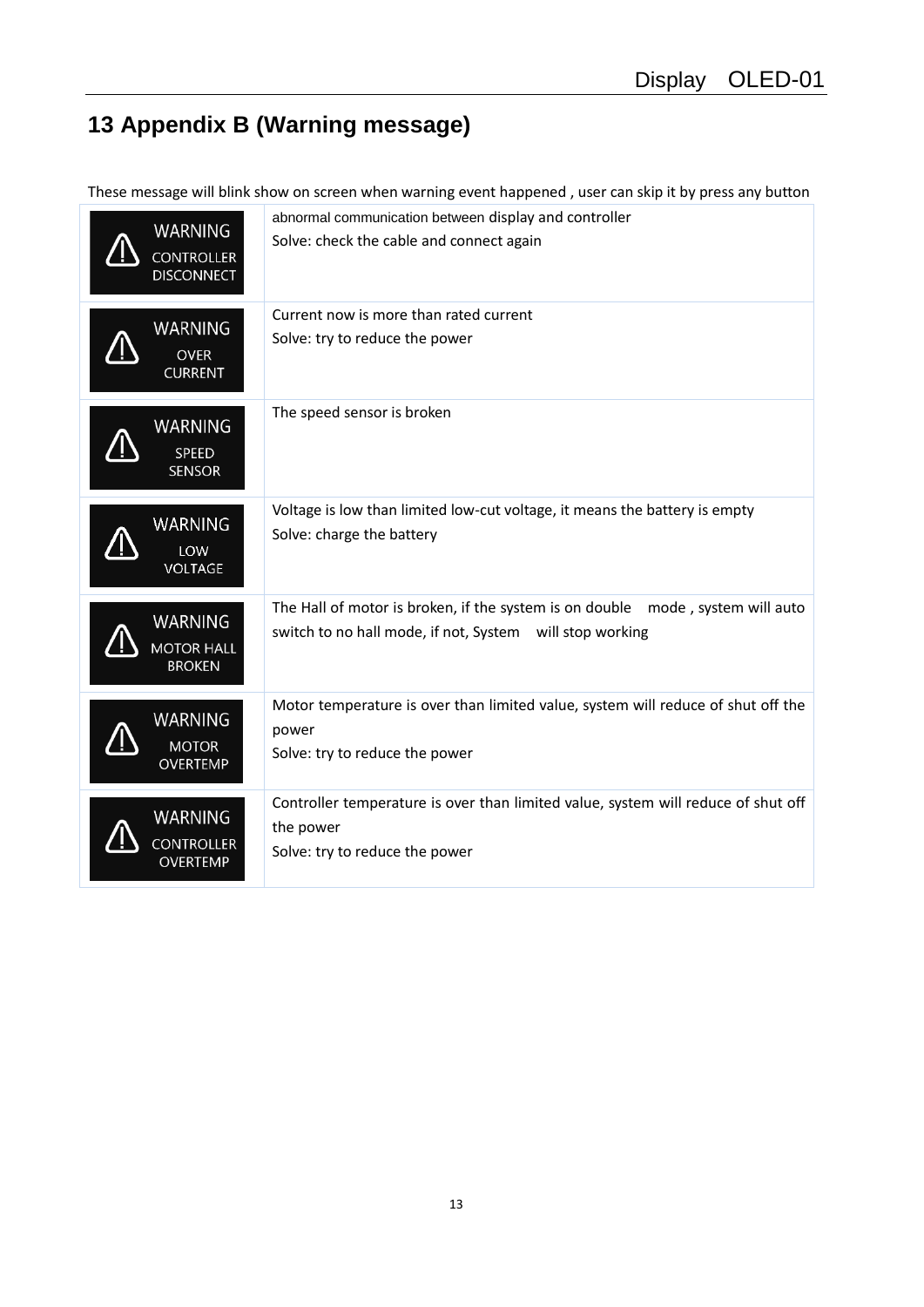## <span id="page-13-0"></span>**14 Appendix C (Error message)**

Bike will stop work if these error event happened, and ,These messages show on screen can help user to find the common fault out.

| <b>ERROR</b><br><b>THROTTLE</b><br><b>GALLOP</b><br><b>ERROR</b> | there have 3 possibilities if this error happened<br>User grip the throttle during on power-on period,<br>1.<br>Solve: release it and power again<br>Throttle or the interface on controller are broken<br>2.<br>Solve: Remove the throttle, and power on, if this error happened again, means<br>controller interface is broken, if not, means Throttle is broken<br>This error only show on power on period and It means the controller MCU is broken<br>Solve: check the cable first and if this error happened again when power on again , it |
|------------------------------------------------------------------|---------------------------------------------------------------------------------------------------------------------------------------------------------------------------------------------------------------------------------------------------------------------------------------------------------------------------------------------------------------------------------------------------------------------------------------------------------------------------------------------------------------------------------------------------|
| <b>CONTROLLER</b><br><b>MEMORY</b>                               | means controller is broken                                                                                                                                                                                                                                                                                                                                                                                                                                                                                                                        |
| <b>ERROR</b><br><b>SYNCHRO</b><br>FAIL                           | This error only show on power on period and It means display can't build a stable<br>communication with controller<br>Solve: check the cable first and if this error happened again when power on again, it<br>means the either controller or display is broken                                                                                                                                                                                                                                                                                   |
| <b>ERROR</b><br><b>CONTROLLER</b><br><b>BROKEN</b>               | This is a Serious error, it means there have a short circuit problem in the controller,<br>user should power off the battery stop use bike immediately<br>Solve: return bike back to factory                                                                                                                                                                                                                                                                                                                                                      |
| <b>ERROR</b><br><b>MOTOR</b><br><b>DISCONNECT</b>                | This error only show on bike startup period.<br>It means system can't get response from motor when try to start the motor.<br>Solve: Check the connecter between motor and controller, connect it again                                                                                                                                                                                                                                                                                                                                           |
| <b>ERROR</b><br><b>MOTOR</b><br><b>BROKEN</b>                    | This error means there have a short circuit problem in the motor<br>Solve: return bike back to factory                                                                                                                                                                                                                                                                                                                                                                                                                                            |
| <b>ERROR</b><br><b>BATTERY</b><br><b>DISMATCH</b>                |                                                                                                                                                                                                                                                                                                                                                                                                                                                                                                                                                   |